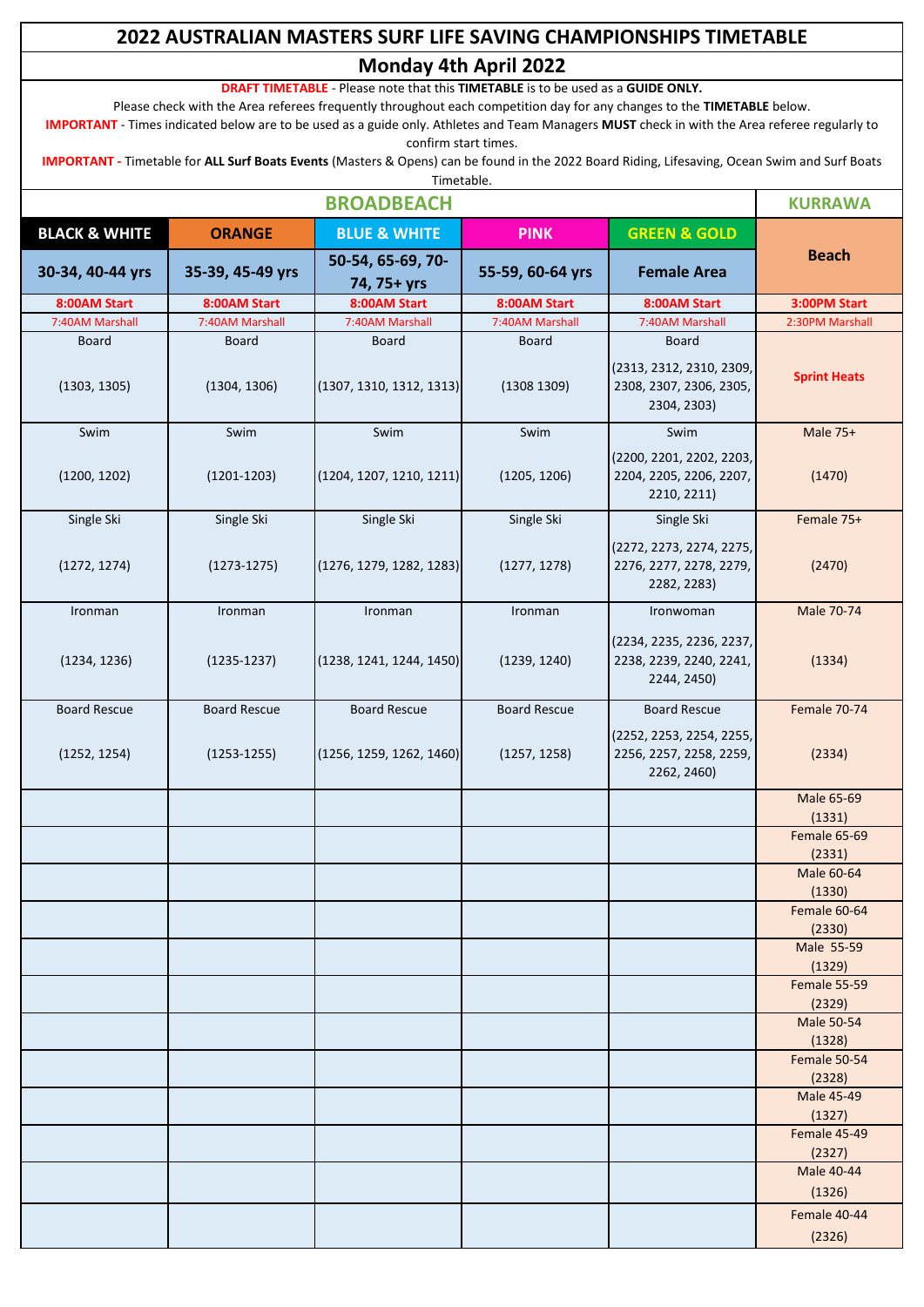# **2022 AUSTRALIAN MASTERS SURF LIFE SAVING CHAMPIONSHIPS TIMETABLE Monday 4th April 2022**

**DRAFT TIMETABLE** - Please note that this **TIMETABLE** is to be used as a **GUIDE ONLY.**

Please check with the Area referees frequently throughout each competition day for any changes to the **TIMETABLE** below.

**IMPORTANT** - Times indicated below are to be used as a guide only. Athletes and Team Managers **MUST** check in with the Area referee regularly to confirm start times.

**IMPORTANT -** Timetable for **ALL Surf Boats Events** (Masters & Opens) can be found in the 2022 Board Riding, Lifesaving, Ocean Swim and Surf Boats Timetable.

| <b>BROADBEACH</b>        |                  |                                  |                  |                         | <b>KURRAWA</b>                                                    |
|--------------------------|------------------|----------------------------------|------------------|-------------------------|-------------------------------------------------------------------|
| <b>BLACK &amp; WHITE</b> | <b>ORANGE</b>    | <b>BLUE &amp; WHITE</b>          | <b>PINK</b>      | <b>GREEN &amp; GOLD</b> |                                                                   |
| 30-34, 40-44 yrs         | 35-39, 45-49 yrs | 50-54, 65-69, 70-<br>74, 75+ yrs | 55-59, 60-64 yrs | <b>Female Area</b>      | <b>Beach</b>                                                      |
|                          |                  |                                  |                  |                         | Male 35-39                                                        |
|                          |                  |                                  |                  |                         | (1325)                                                            |
|                          |                  |                                  |                  |                         | Female 35-39                                                      |
|                          |                  |                                  |                  |                         | (2325)                                                            |
|                          |                  |                                  |                  |                         | Male 30-34                                                        |
|                          |                  |                                  |                  |                         | (1324)                                                            |
|                          |                  |                                  |                  |                         | Female 30-34<br>(2324)                                            |
|                          |                  |                                  |                  |                         | <b>Followed by all rounds if</b><br>required in the same<br>order |
|                          |                  |                                  |                  |                         | 5:15 PM START<br>Approx.                                          |
|                          |                  |                                  |                  |                         | <b>Beach Relay</b>                                                |
|                          |                  |                                  |                  |                         | 230yrs Male                                                       |
|                          |                  |                                  |                  |                         | (1338)                                                            |
|                          |                  |                                  |                  |                         | 230yrs Female<br>(2338)                                           |
|                          |                  |                                  |                  |                         | 200yrs Male                                                       |
|                          |                  |                                  |                  |                         | (1337)                                                            |
|                          |                  |                                  |                  |                         | 200yrs Female<br>(2337)                                           |
|                          |                  |                                  |                  |                         | 170yrs Male<br>(1336)                                             |
|                          |                  |                                  |                  |                         | 170yrs Female<br>(2336)                                           |
|                          |                  |                                  |                  |                         | 140yrs Male<br>(1335)                                             |
|                          |                  |                                  |                  |                         | 140yrs Female<br>(2335)                                           |
|                          |                  |                                  |                  |                         | <b>Beach Relay finals as</b><br>required                          |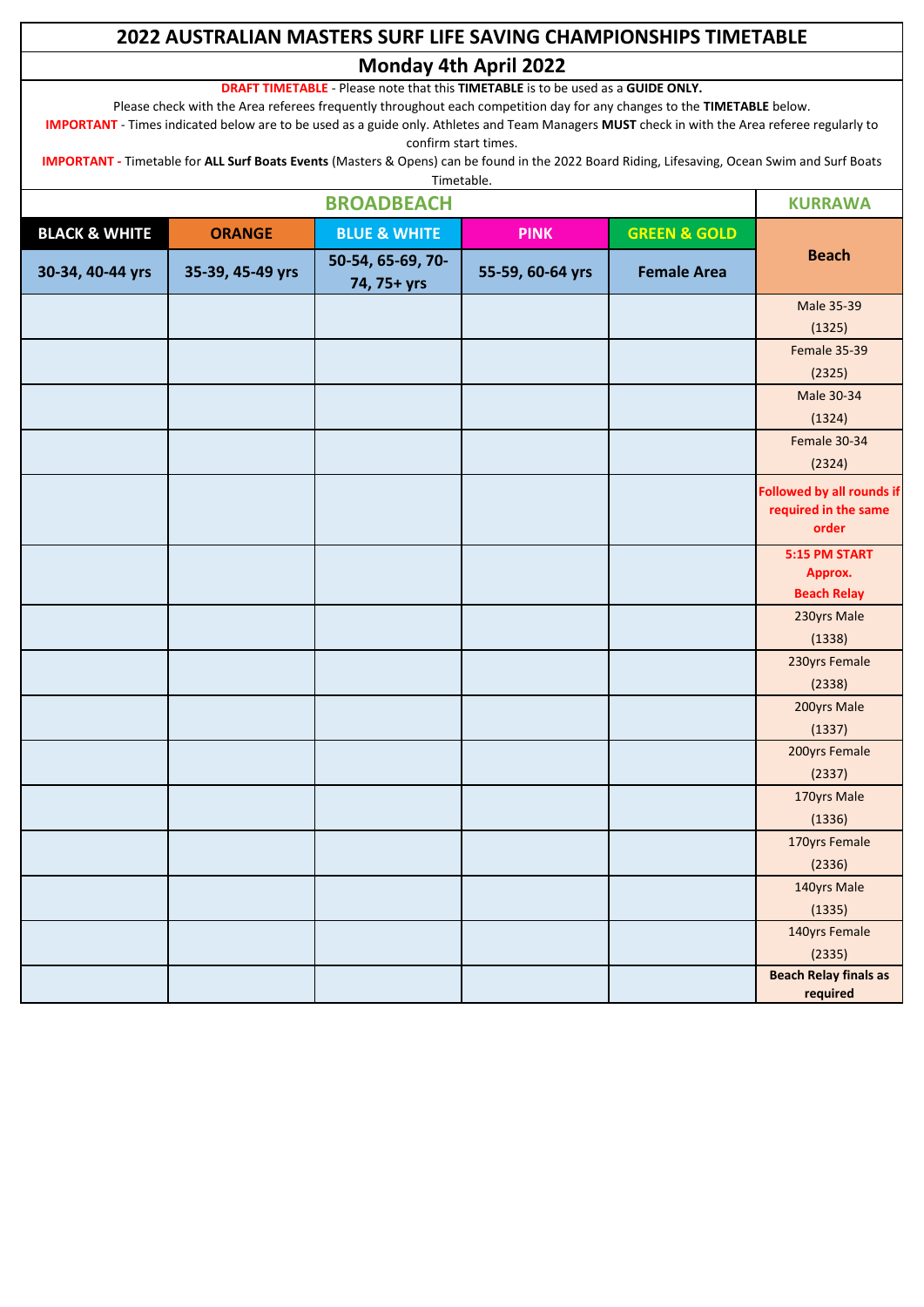# **2022 AUSTRALIAN MASTERS SURF LIFE SAVING CHAMPIONSHIPS TIMETABLE Tuesday 5th April 2022**

**DRAFT TIMETABLE** - Please note that this **TIMETABLE** is to be used as a **GUIDE ONLY.**

Please check with the Area referees frequently throughout each competition day for any changes to the **TIMETABLE** below.

**IMPORTANT** - Times indicated below are to be used as a guide only. Athletes and Team Managers **MUST** check in with the Area referee regularly to confirm start times.

**IMPORTANT -** Timetable for **ALL Surf Boats Events** (Masters & Opens) can be found in the 2022 Board Riding, Lifesaving, Ocean Swim and Surf Boats

|                                                                                                                  |                                                                                                                           |                                                   | Timetable.                                       |                                                                                  |                                                    |  |
|------------------------------------------------------------------------------------------------------------------|---------------------------------------------------------------------------------------------------------------------------|---------------------------------------------------|--------------------------------------------------|----------------------------------------------------------------------------------|----------------------------------------------------|--|
| <b>BROADBEACH</b>                                                                                                |                                                                                                                           |                                                   |                                                  |                                                                                  | <b>KURRAWA</b>                                     |  |
| <b>BLACK &amp; WHITE</b>                                                                                         | <b>ORANGE</b>                                                                                                             | <b>BLUE &amp; WHITE</b>                           | <b>PINK</b>                                      | <b>GREEN &amp; GOLD</b>                                                          |                                                    |  |
| 110 yrs Area                                                                                                     | 130 yrs Area                                                                                                              | 150 yrs Area                                      | 170 yrs Area                                     | <b>Female Area</b>                                                               | <b>Beach</b>                                       |  |
| 8:00AM Start                                                                                                     | 8:00AM Start                                                                                                              | 8:00AM Start                                      | 8:00AM Start                                     | 8:00AM Start                                                                     | 7:30AM START                                       |  |
| 7:40AM Marshall                                                                                                  | 7:40AM Marshall                                                                                                           | 7:40AM Marshall                                   | 7:40AM Marshall                                  | 7:40AM Marshall                                                                  | 7:10AM Marshall                                    |  |
| Double Ski<br>(30-34, 35-39 yrs)                                                                                 | Double Ski<br>(40-44, 45-49 yrs)<br>(1293, 1294)                                                                          | Double Ski<br>(50-54, 55-59, yrs)<br>(1295, 1296) | Double Ski<br>(60-64, 65-69, 70-74 &<br>$75+yrs$ | Ski Relay                                                                        | 2 km Beach Run -<br><b>Masters Age Groups</b>      |  |
| (1291, 1292)<br>NOTE - All Double Ski events will be run through to completion across the 110, 130, 150 & 170yrs | (1297, 1298, 1300, 1301) (2284, 2285, 2286, 2287) (1360-1365, 2360-2365)<br>1 km Beach Run -<br><b>Masters Age Groups</b> |                                                   |                                                  |                                                                                  |                                                    |  |
|                                                                                                                  |                                                                                                                           |                                                   |                                                  |                                                                                  | (1375-1380, 2375-2380)                             |  |
| <b>Surf Teams</b>                                                                                                | Surf Teams                                                                                                                | <b>Surf Teams</b>                                 | Surf Teams                                       | <b>Taplin Relay</b>                                                              | 3:00PM Start                                       |  |
| (1212)                                                                                                           | (1213)                                                                                                                    | (1214)                                            | (1215)                                           | (2245, 2246, 2247, 2248)                                                         | 2:30PM Marshall                                    |  |
| Ski Relay<br>(1284)                                                                                              | Ski Relay<br>(1285)                                                                                                       | Ski Relay<br>(1286)                               | Ski Relay<br>(1287)                              | Double Ski<br>(2291, 2292, 2293, 2294,<br>2295, 2296, 2297, 2298,<br>2300, 2301) | Flags Older ages groups<br>through to younger ages |  |
| <b>Board Relay</b>                                                                                               | <b>Board Relay</b>                                                                                                        | <b>Board Relay</b>                                | <b>Board Relay</b>                               | <b>Surf Teams</b>                                                                | Male 75+                                           |  |
| (1314)                                                                                                           | (1315)                                                                                                                    | (1316)                                            | (1317)                                           | (2212, 2213, 2214, 2225)                                                         | (1354)                                             |  |
| <b>Taplin Relay</b>                                                                                              | <b>Taplin Relay</b>                                                                                                       | <b>Taplin Relay</b>                               | <b>Taplin Relay</b>                              | <b>Board Relay</b>                                                               | Female 75+                                         |  |
| (1245)                                                                                                           | (1246)                                                                                                                    | (1247)                                            | (1248)                                           | (2314, 2315, 2316, 2317)                                                         | (2354)<br>Male 70-74<br>(1353)<br>Female 70-74     |  |
|                                                                                                                  |                                                                                                                           |                                                   |                                                  |                                                                                  | (2353)<br>Male 65-69                               |  |
|                                                                                                                  |                                                                                                                           |                                                   |                                                  |                                                                                  | (1350)<br>Female 65-69                             |  |
|                                                                                                                  |                                                                                                                           |                                                   |                                                  |                                                                                  | (2350)                                             |  |
|                                                                                                                  |                                                                                                                           |                                                   |                                                  |                                                                                  | Male 60-64<br>(1349)                               |  |
|                                                                                                                  |                                                                                                                           |                                                   |                                                  |                                                                                  | Female 60-64                                       |  |
|                                                                                                                  |                                                                                                                           |                                                   |                                                  |                                                                                  | (2349)                                             |  |
|                                                                                                                  |                                                                                                                           |                                                   |                                                  |                                                                                  | <b>Male 55-59</b><br>(1348)                        |  |
|                                                                                                                  |                                                                                                                           |                                                   |                                                  |                                                                                  | Female 55-59<br>(2348)                             |  |
|                                                                                                                  |                                                                                                                           |                                                   |                                                  |                                                                                  | Male 50-54<br>(1347)                               |  |
|                                                                                                                  |                                                                                                                           |                                                   |                                                  |                                                                                  | Female 50-54<br>(2347)                             |  |
|                                                                                                                  |                                                                                                                           |                                                   |                                                  |                                                                                  | Male 45-49<br>(1346)                               |  |
|                                                                                                                  |                                                                                                                           |                                                   |                                                  |                                                                                  | Female 45-49<br>(2346)                             |  |
|                                                                                                                  |                                                                                                                           |                                                   |                                                  |                                                                                  | Male 40-44                                         |  |
|                                                                                                                  |                                                                                                                           |                                                   |                                                  |                                                                                  | (1345)<br>Female 40-44                             |  |
|                                                                                                                  |                                                                                                                           |                                                   |                                                  |                                                                                  | (2345)                                             |  |